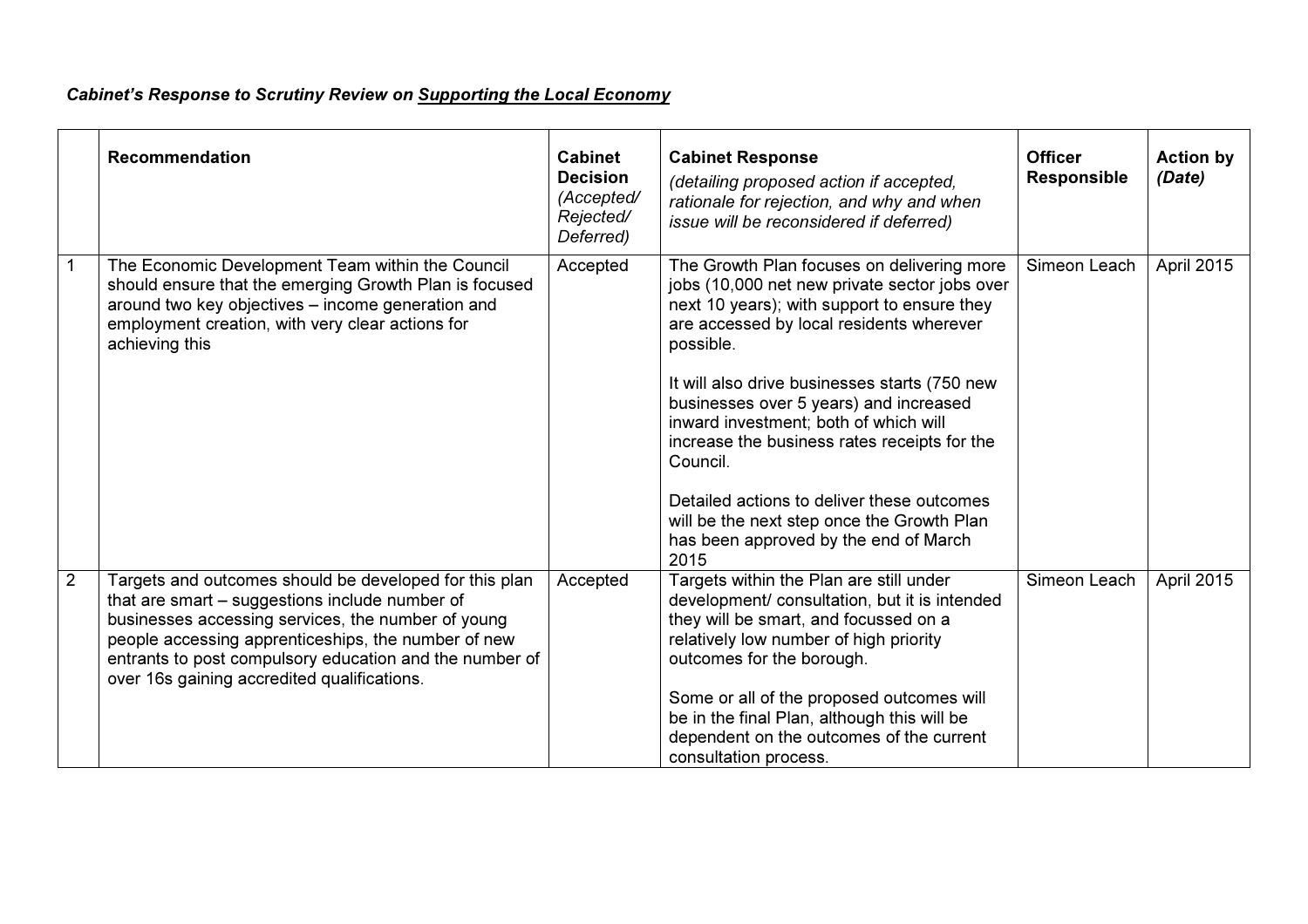| $\mathfrak{S}$ | The Economic Development Team should ensure that<br>the growth plan is jointly owned by local partners and<br>that it is strongly linked to the Local Plan.                                                                                                                                           | Accepted              | The draft Growth Plan has been widely<br>consulted on during its development, both<br>within the Council and with external partners.<br>Official consultation on the draft Plan is<br>taking place during December/January, with<br>all relevant stakeholders.<br>Once approved and "live" the Plan will be<br>monitored through the Economy Board of<br>the LSP, comprising public, private and<br>community/voluntary sector representatives<br>The plan has strong links to the Local Plan -<br>the policies in both plans have been<br>developed to encourage growth and<br>regeneration and the employment target<br>figures are reflected in the number and type<br>of sites allocated for future employment<br>development in the emerging sites and<br>policies document. | Simeon Leach             | April 2015 |
|----------------|-------------------------------------------------------------------------------------------------------------------------------------------------------------------------------------------------------------------------------------------------------------------------------------------------------|-----------------------|-----------------------------------------------------------------------------------------------------------------------------------------------------------------------------------------------------------------------------------------------------------------------------------------------------------------------------------------------------------------------------------------------------------------------------------------------------------------------------------------------------------------------------------------------------------------------------------------------------------------------------------------------------------------------------------------------------------------------------------------------------------------------------------|--------------------------|------------|
| 4              | They should also ensure that it is communicated<br>effectively to partners and stakeholders, as part of an<br>ongoing campaign to "talk up" Rotherham and its<br>achievements. These stakeholders should include the<br>Sheffield City Region structures and the private sector.                      | Accepted              | RiDO are currently looking at ways to build<br>on the good press that their support of local<br>business already receives<br>RiDO will work closely with the Comms<br>Team to ensure that Rotherham's<br>achievements are promoted across both<br>Rotherham and the wider City Region                                                                                                                                                                                                                                                                                                                                                                                                                                                                                             | RiDO &<br>Comms Team     | Ongoing    |
| 5              | The Planning Board should identify, in the first instance,<br>its top ten development sites and focus on these in its<br>policies and plans. Within this the identification and<br>delivery of a strategically important site should be the<br>number 1 priority for Rotherham to remain competitive. | Partially<br>accepted | The sites required to achieve the aspirations<br>of the growth plan in relation to employment<br>generation, including a strategically<br>important site, have been included within the<br>local plan. These sites will be available for<br>development once the Sites and Policies<br>document has been adopted (2016) - some<br>of the sites are currently within the<br>Greenbelt.                                                                                                                                                                                                                                                                                                                                                                                             | <b>Bronwen</b><br>Knight | Ongoing    |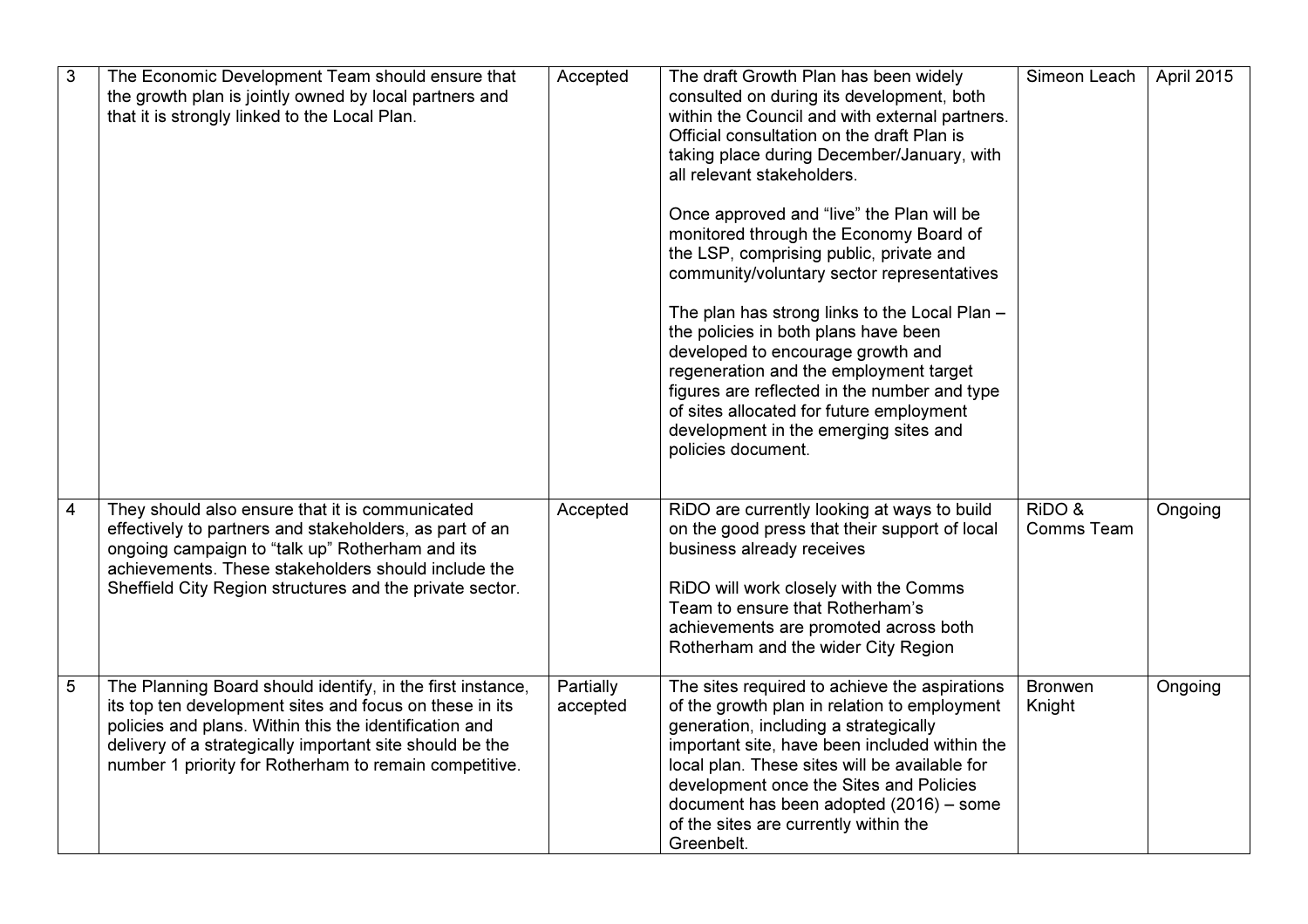|   |                                                                                                              |          | As all the sites have been assessed for<br>deliverability through the local plan process<br>they should all be attractive to the market.<br>While it is essential that we bring forward our<br>"most deliverable" employment sites, as<br>identified in the Local Plan, it is difficult to<br>prioritise them into a top ten.<br>The Economic Plan identifies both major<br>employment and housing sites, as taken<br>from the Local Plan. The next piece of work<br>is what we as a Council can do to assist in<br>bringing these forward                                                                                                                                                                                                                                  |                  |         |
|---|--------------------------------------------------------------------------------------------------------------|----------|-----------------------------------------------------------------------------------------------------------------------------------------------------------------------------------------------------------------------------------------------------------------------------------------------------------------------------------------------------------------------------------------------------------------------------------------------------------------------------------------------------------------------------------------------------------------------------------------------------------------------------------------------------------------------------------------------------------------------------------------------------------------------------|------------------|---------|
| 6 | The Council should consider prioritising all town centres<br>and giving a policy mandate for this to happen. | Accepted | National Planning policies direct all town<br>centre uses to existing town centres in the<br>first instance using a sequential approach<br>and we strongly implement these policies<br>when dealing with planning applications. The<br>Local plan also provides an overall strategy<br>for prioritising our town centres and draft<br>policies in the Sites and Policies DPD<br>provide detail of how this should be carried<br>out<br>Raising the profile of the planning issues<br>around promoting town centre development<br>is welcomed and should be promoted<br>throughout the Council.<br>There is currently insufficient resource within<br>the RiDO and Economic Development teams<br>to replicate the level of support they provide<br>to Rotherham town centre. | Paul<br>Woodcock | Ongoing |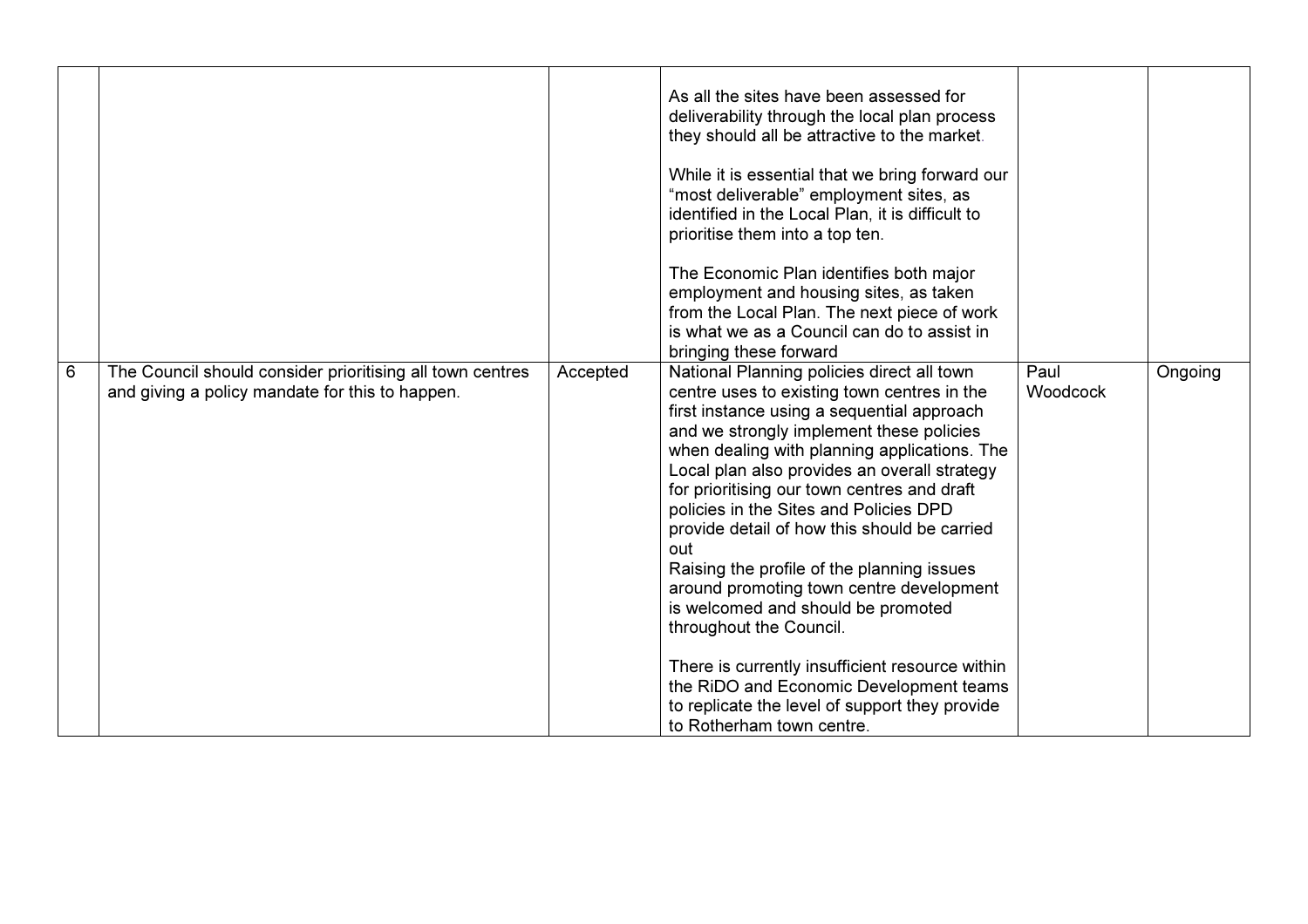| $\overline{7}$ | The Council should consider how Elected Members<br>could input to the development of Council Policy,<br>particularly with regard to economic growth, by utilising<br>the wide range of talent and expertise that exists within<br>this pool. Elected members can further assist with the<br>promotion of Rotherham.                                                                                                                                                                                                                                                         | Agreed | It is essential to the success of the<br>Rotherham economy that policy has input<br>from all relevant stakeholders, including<br>Members.<br>Further work is required to identify the best<br>way that this can be achieved<br>Activity will link with the proposals through<br>the Corporate Improvement Board and the<br>Transformational plan.                                                                                                                                                                                                                  | Carole<br>Haywood | <b>TBA</b> |
|----------------|-----------------------------------------------------------------------------------------------------------------------------------------------------------------------------------------------------------------------------------------------------------------------------------------------------------------------------------------------------------------------------------------------------------------------------------------------------------------------------------------------------------------------------------------------------------------------------|--------|--------------------------------------------------------------------------------------------------------------------------------------------------------------------------------------------------------------------------------------------------------------------------------------------------------------------------------------------------------------------------------------------------------------------------------------------------------------------------------------------------------------------------------------------------------------------|-------------------|------------|
| 8              | RIDO should work with partners to ensure that access to<br>Regional Growth Fund is maximised                                                                                                                                                                                                                                                                                                                                                                                                                                                                                | Agreed | RiDO has assisted clients to secure over<br>£4.5m of Sheffield City Region Regional<br>Growth Fund financing. This is over 60 per<br>cent of the £7.2m awarded to Rotherham<br>companies in total. This funding is set to<br>leverage a total investment of around £46m<br>creating over 500 jobs.<br>This support can be replicated for any future<br>rounds of RGF or other funding sources                                                                                                                                                                      | Tim O'Connell     | Completed  |
| 9              | The Council should aim to establish a multi-disciplinary<br>"Task Force" with the key purpose of providing a co-<br>ordinated holistic approach to generating investment and<br>economic growth in Rotherham, for the benefit of its local<br>businesses, communities and residents. The focus<br>should be on working both internally, and in partnership<br>with the private sector in Rotherham, to include a range<br>of projects in terms of size and value. The external<br>business support process should be led by RIDO as a<br>recognised brand within Rotherham. | Agreed | There are a number of existing groups which<br>already, fully or partly, cover this remit<br>The "Major Projects Group" leads on<br>developing and delivering those projects with<br>a potential major economic/regeneration<br>impact (Cabinet Member attends this group<br>where possible)<br>The Economy Board of the LSP, which has<br>both a private sector chair and majority of<br>members, has responsibility for the strategic<br>development of the Rotherham economy<br>and delivery of the Growth Plan.<br>The Business support process is already led | Karl Battersby    | Ongoing    |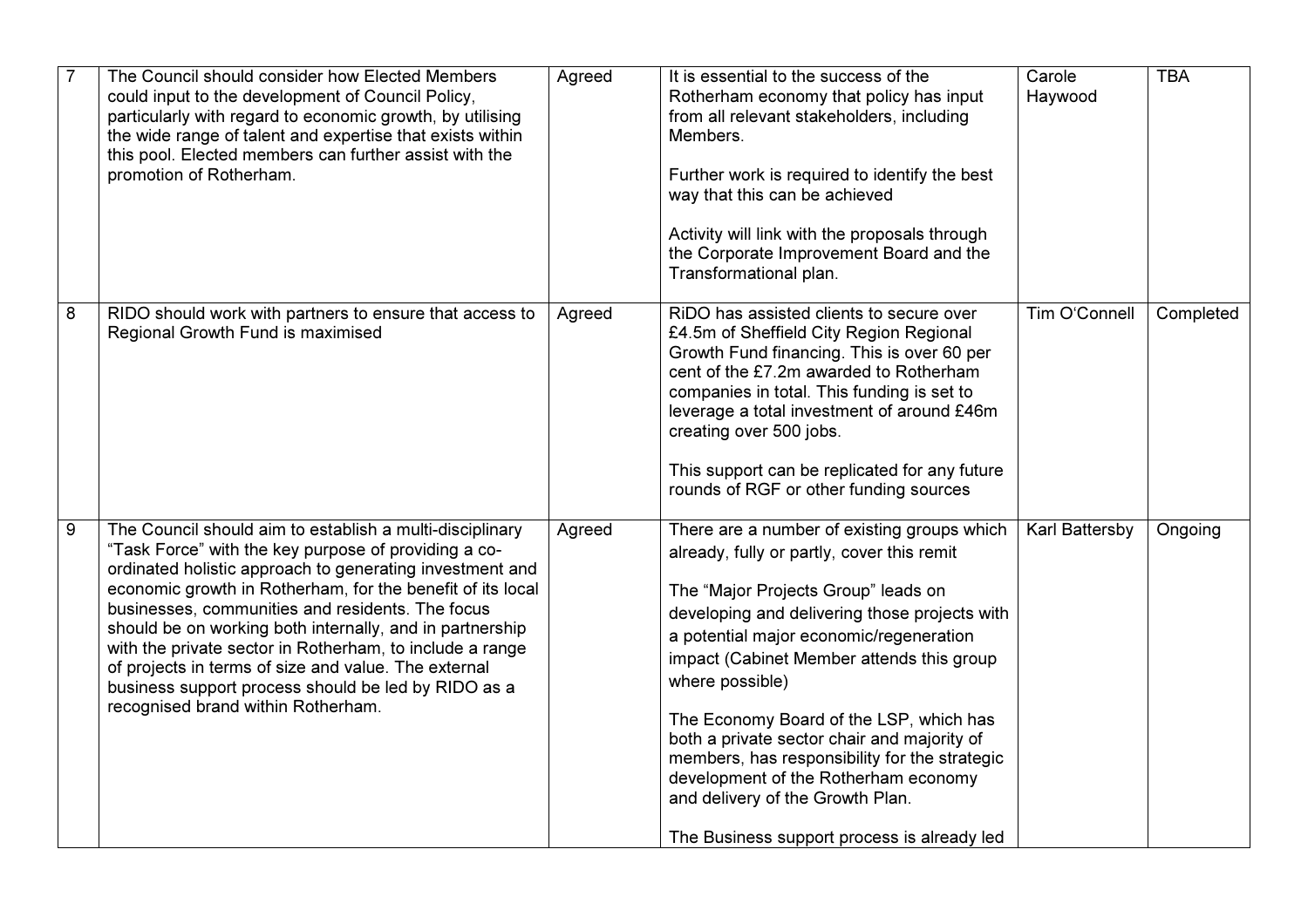|    |                                                                                                                                                                                                                                                                                                                                                                                                                                                                                                                                                               |        | by RiDO, which is a well thought of and<br>recognised brand. In future the majority of<br>business support funding will be at City<br>Region level and RMBC need to ensure that<br>they maximise the impact this has at a local<br>level. |                |         |
|----|---------------------------------------------------------------------------------------------------------------------------------------------------------------------------------------------------------------------------------------------------------------------------------------------------------------------------------------------------------------------------------------------------------------------------------------------------------------------------------------------------------------------------------------------------------------|--------|-------------------------------------------------------------------------------------------------------------------------------------------------------------------------------------------------------------------------------------------|----------------|---------|
| 10 | The Task Force should include Planning, Asset<br>Management, Housing, Transport, Education and<br>potentially Health partners. These functions will be<br>included on the basis of a unique drivers approach for<br>each project. In line with recommendation 7 above<br>specific councillors (with specific expertise) and ward<br>members should be included in this approach. This<br>model could be adapted for individual projects, with<br>bespoke task groups set up for larger projects including<br>provision for specific expertise to be co-opted. | Agreed | Covered in response to recommendation 9                                                                                                                                                                                                   | Karl Battersby | Ongoing |
| 11 | This Task Force should be responsible for ensuring that<br>the strategy should identify land supply, link into work on<br>the Local Plan and also the following issues, with the aim<br>of maximising long term value for the Council's assets:<br>a) Use of capital and borrowing to develop sites and<br>premises<br>b) The approach to the development of this land -<br>some sites for area based regeneration initiatives<br>The development of existing smaller sites and<br>C)<br>premises for developing local businesses                             | Agreed | Covered in response to recommendation 9                                                                                                                                                                                                   | Karl Battersby | Ongoing |